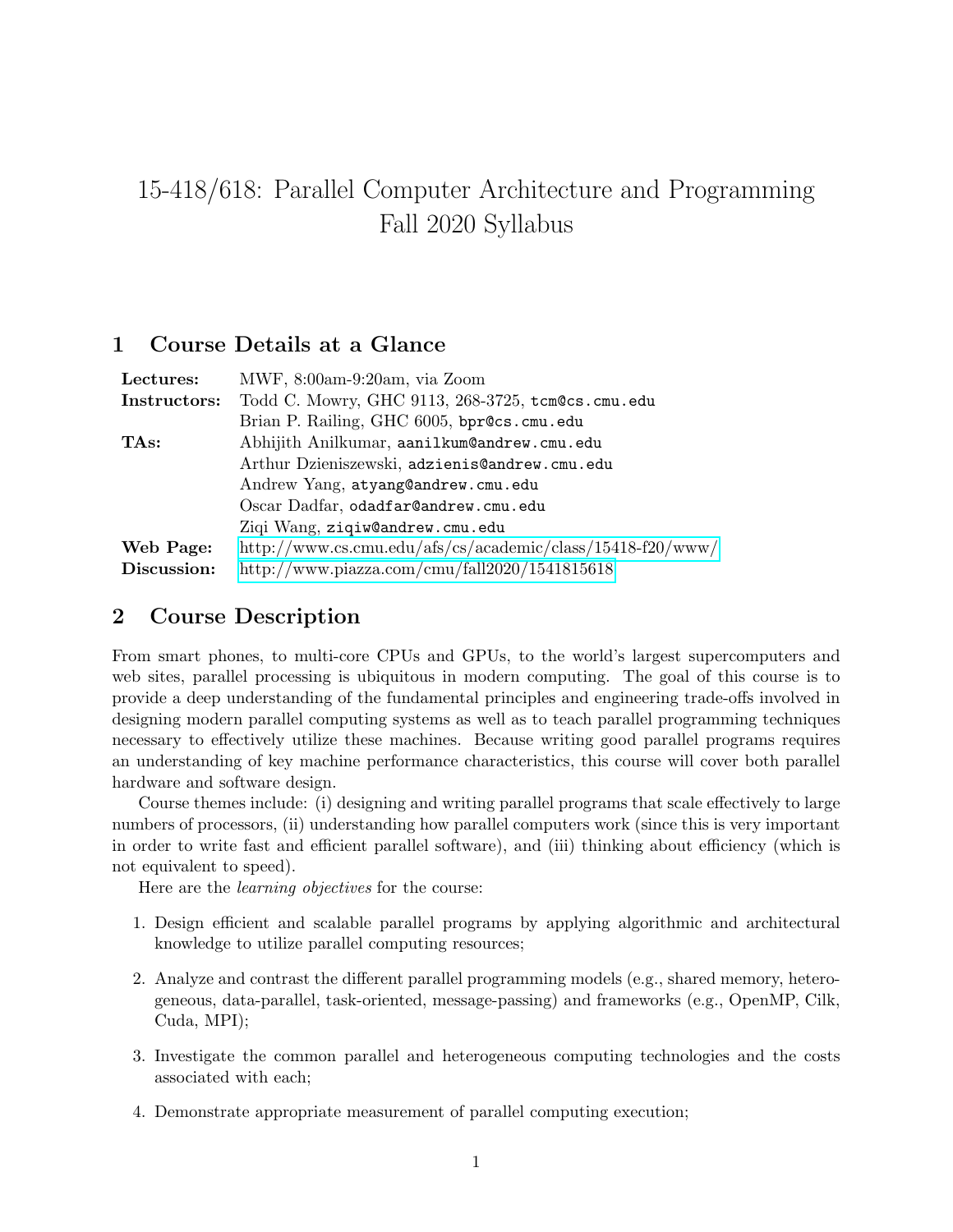- 5. Understand the basics of ubiquitous computing workloads driving modern parallel systems design (e.g., graph processing, deep learning, imaging and graphics) and describe the models and frameworks best suited to each;
- 6. Explain in a clear language solutions to parallel computing problems.

### 3 Prerequisites

15-213 (Intro to Computer Systems) is a strict prerequisite for this course. We will build directly upon the material presented in 15-213, including memory hierarchies, memory management, basic networking, etc. While 18-447 (Intro to Computer Architecture) would be helpful for understanding the material in this course, it is not a prerequisite. Students are expected to be strong  $C/C++$ programmers as there will be exposure to a variety of "C-like" parallel programming languages in this course. Previous experience with operating systems (15-410), distributed systems (15-440), or compilers (15-411) may prove to be very helpful.

## 4 Impact of COVID-19 on Class Logistics

Fortunately there is very little change in our class logistics compared with previous years. The main difference is that we will not be meeting in person for the lectures.

Here is how we will be handling lecture delivery and our lecture time slot. Lectures will be pre-recorded and posted in advance of the date when they officially appear on the lecture schedule, so that you can view them at your convenience. We will use our official lecture slot as a time to review the lecture material for that day (with the assumption that students have already viewed the pre-recorded lecture), giving students a chance to ask questions, review concepts further, etc. These interactive discussions during the official lecture slot will be recorded via Zoom, and made available via Canvas.

#### 5 Textbook

There is no required textbook for 15-418/618. If you are looking for additional (optional) reference material beyond the lecture notes, you might want to consider the following book:

• John L. Hennessy and David A. Patterson. Computer Architecture, Sixth Edition: A Quantitative Approach. Morgan Kaufmann, 2017

## 6 Course Work

Here is what you will be doing in this class.

- **Programming assignments:** Students will complete four programming assignments. Assignment 1 will be performed individually. The remaining three assignments will be performed in groups of two.
- Exams: There will be two in-class exams. Each exam will cover roughly half of the course material (i.e. the second exam is not cumulative). There is no final exam in the course.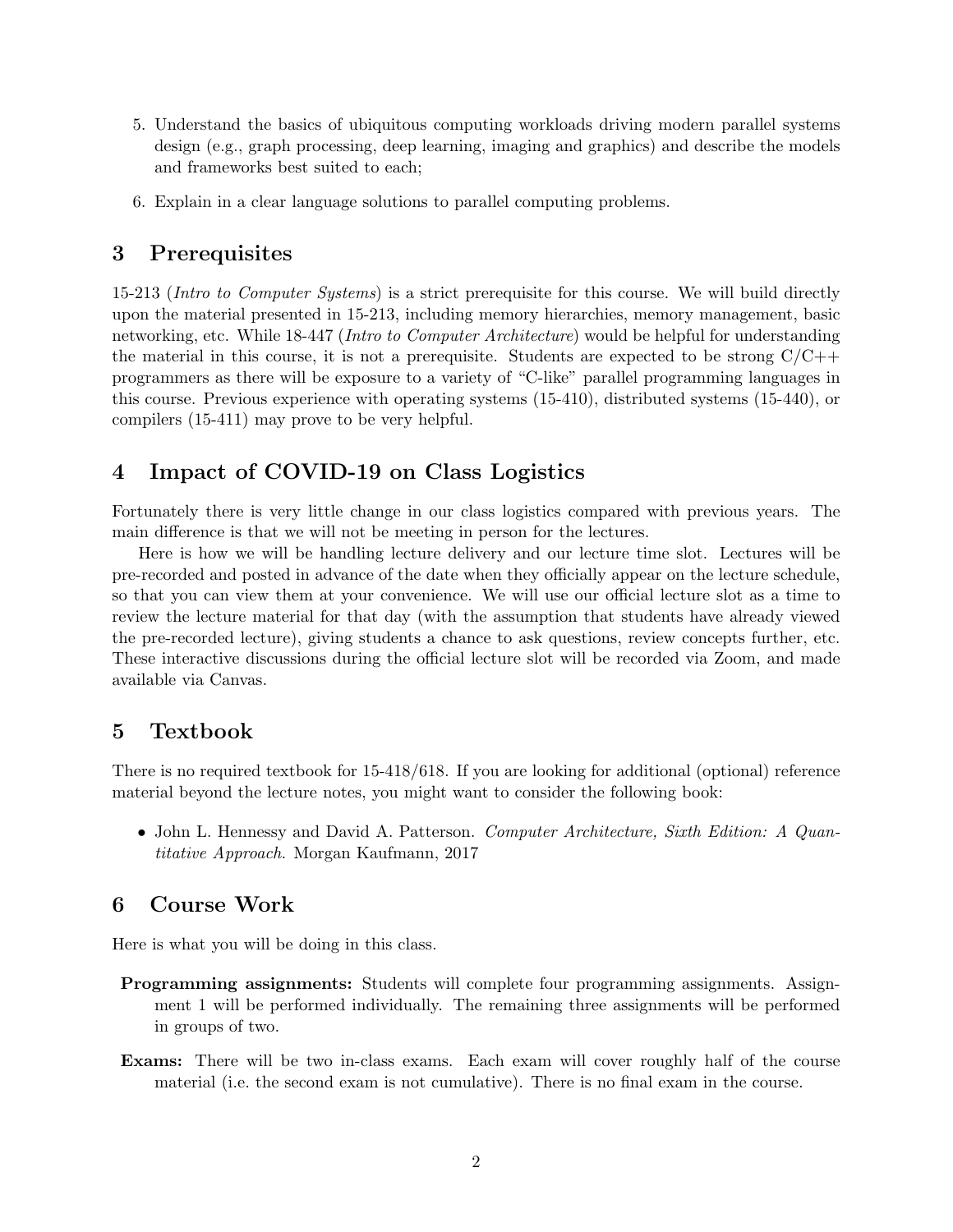- Written assignments: There will be two or three written assignments. These will be penciland-paper style questions, and they will not involve any programming.
- Final project: Over the last six weeks of the course, students will propose and complete a selfselected final project. By default, the final project will be performed in groups of two. Each team will present the project during a poster session (held during the normal final exam time) and produce a detailed write-up describing their work and results.
- Class participation quizzes: On the scheduled day of a lecture, we will post a simple quiz on Canvas. These quizzes should be easy: the goal is to just to demonstrate that you are keeping up with the lecture material. (The quizzes also help give us feedback on what the class is understanding.)

#### 6.1 Grading Policy

Your overall grade will be determined as follows:

| <b>Programming Assignments (4):</b> $40\%$ (exact weighting is TBD) |                    |
|---------------------------------------------------------------------|--------------------|
| Exams $(2)$ :                                                       | $20\%$ (10\% each) |
| Written Assignments:                                                | 10%                |
| <b>Final Project:</b>                                               | $25\%$             |
| Participation:                                                      | $5\%$              |
|                                                                     |                    |

The grading cutoff points are:  $90\%$  (A),  $80\%$  (B),  $70\%$  (C),  $60\%$  (D). We will selectively consider raising individual grades for students just below the cutoffs based on factors such as attendance, class participation, improvement throughout the course, exam performance, project performance, and special circumstances.

Late hand-in policy. Each student is allotted a total of five late-day points for the semester. Late-day points are for use on programming assignments only. (They cannot be used for quizzes or final projects) Late-day points work as follows:

- A one-person team can extend a programming assignment deadline by one day using one point.
- A two-person team can extend a programming assignment deadline by one day using two points. (e.g., one point from each student)
- If a team does not have remaining late day points, late hand-ins will incur a 10% penalty per day (up to three days per assignment).
- No assignments will be accepted more than three days after the deadline.

#### 6.2 Collaboration Policy

Students in 15-418/618 are absolutely encouraged to talk to each other, to the TAs, to the instructors, or to anyone else about course assignments. Any assistance, though, must be limited to discussion of the problems and sketching general approaches to a solution. Each programming project team must write their own code and produce their own writeup. Consulting another student's or team's solution, or solutions from the internet, is prohibited. These and any other form of collaboration on assignments constitute cheating. If you have any question about whether some activity would constitute cheating, just be cautious and ask the instructors before proceeding!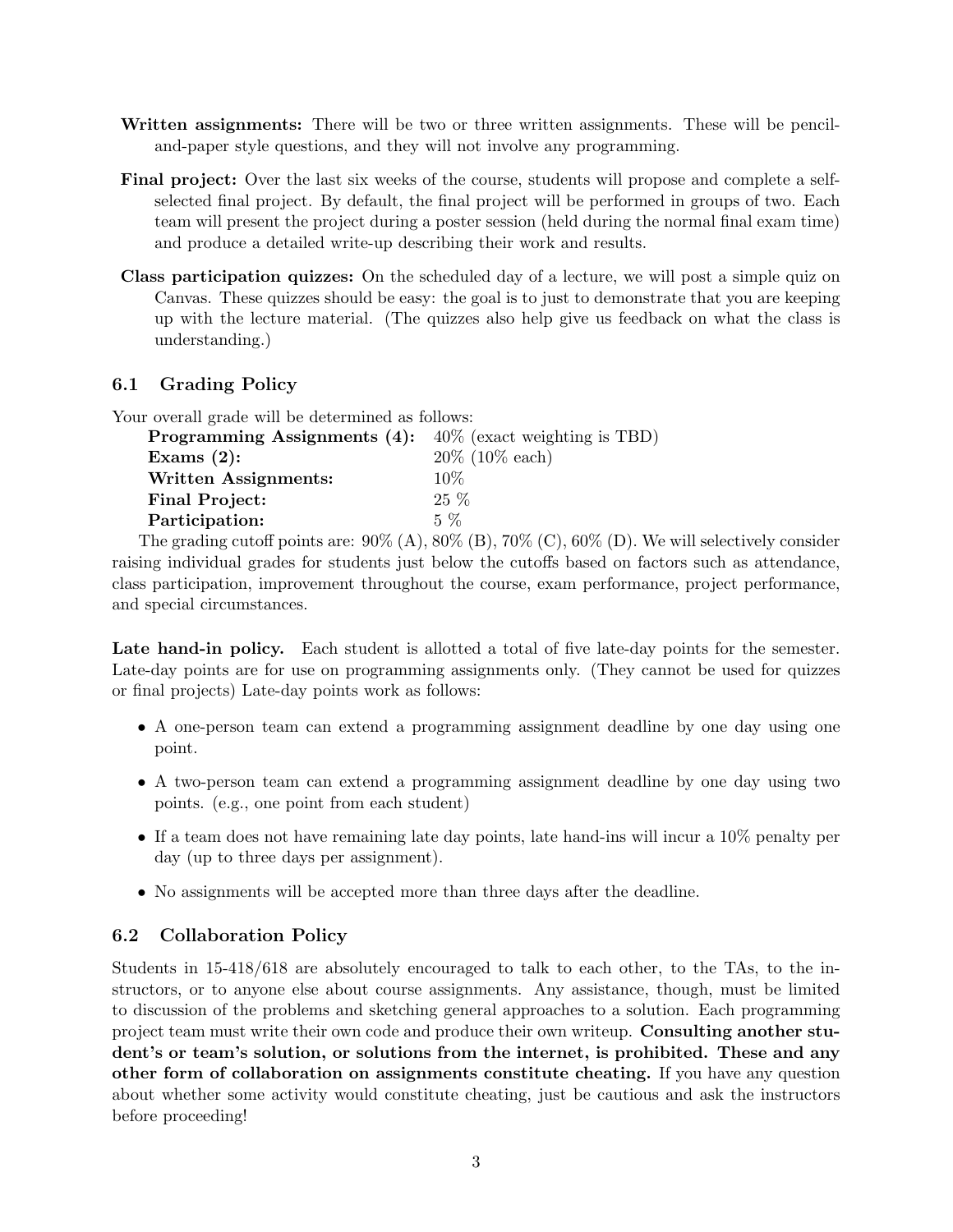You may not supply code, assignment writeups, or exams you complete during 15-418/618 to other students in future instances of this course or make these items available (e.g., on the web) for use in future instances of this course (just as you may not use work completed by students who've taken the course previously). Make sure to make repositories private if you use public source control hosts like github.

#### 6.3 Student Wellness

Take care of yourself. Do your best to maintain a healthy lifestyle this semester by eating well, exercising, avoiding drugs and alcohol, getting enough sleep and taking some time to relax. This will help you achieve your goals and cope with stress.

All of us benefit from support during times of struggle. You are not alone. There are many helpful resources available on campus and an important part of the college experience is learning how to ask for help. Asking for support sooner rather than later is often helpful.

If you or anyone you know experiences any academic stress, difficult life events, or feelings like anxiety or depression, we strongly encourage you to seek support. Counseling and Psychological Services (CaPS) is here to help: call 412-268-2922 and visit their website at http://www.cmu.edu/counseling/. Consider reaching out to a friend, faculty or family member you trust for help getting connected to the support that can help.

If you or someone you know is feeling suicidal or in danger of self-harm, call someone immediately, day or night:

CaPS: 412-268-2922

Re:solve Crisis Network: 888-796-8226

If the situation is life threatening, call the police:

On campus: CMU Police: 412-268-2323

Off campus: 911

If you have questions about this or your coursework, please let us know.

#### 7 Schedule

Table [1](#page-4-0) shows the tentative schedule. The idea is to cover the lecture material in roughly the first 2  $\frac{2}{3}$  of the semester (by meeting three rather than two days a week), so that you will have more time to devote to the class project in the last  $\frac{1}{3}$  of the semester, and so that you can take advantage of all of the course lecture material in your projects.